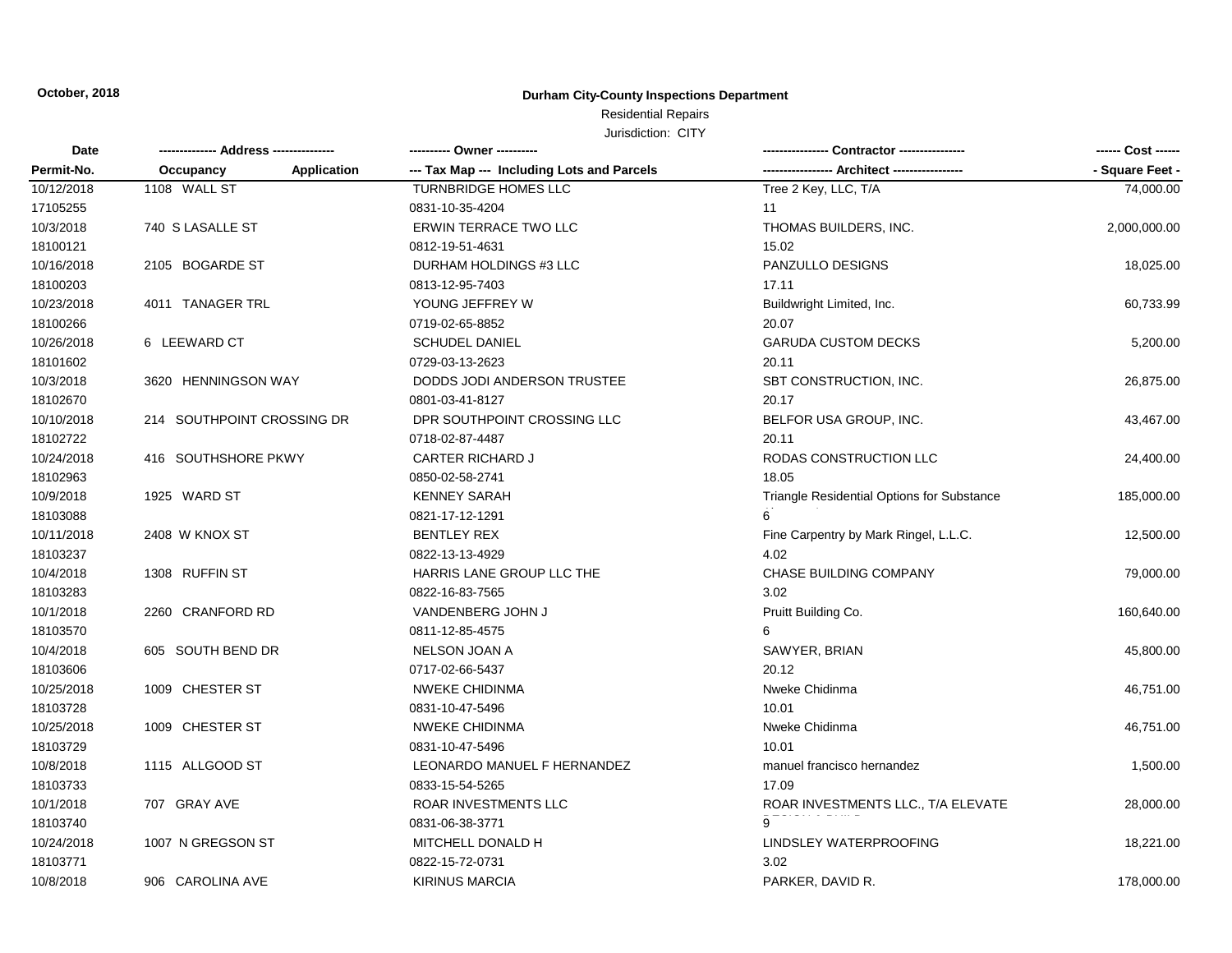### **Durham City-County Inspections Department**

# Residential Repairs

| Date       | -------------- Address --------------- |             |                                            |                                          |                 |
|------------|----------------------------------------|-------------|--------------------------------------------|------------------------------------------|-----------------|
| Permit-No. | Occupancy                              | Application | --- Tax Map --- Including Lots and Parcels |                                          | - Square Feet - |
| 18103787   |                                        |             | 0822-13-23-0498                            | 4.02                                     |                 |
| 10/9/2018  | 3606 HENNINGSON WAY                    |             | <b>WOLF JEFFREY</b>                        | King Builders, Inc., Ray                 | 67,500.00       |
| 18103884   |                                        |             | 0801-03-40-3849                            | 20.17                                    |                 |
| 10/15/2018 | 2301 FAYETTEVILLE ST                   |             | DRADAS VENTURES LLC                        | Calla Construction LLC                   | 26,000.00       |
| 18103909   |                                        |             | 0820-08-98-3308                            | 13.03                                    |                 |
| 10/5/2018  | 918 W MARKHAM AVE                      |             | JUDGE PHOEBE                               | ACANTHUS CONSTRUCTION, LLC               | 140,000.00      |
| 18103921   |                                        |             | 0822-15-72-4633                            | 3.02                                     |                 |
| 10/4/2018  | 816 CAROLINA AVE                       |             | <b>CROUCHER LISA RENEE</b>                 | Lisa Croucher                            | 10,000.00       |
| 18103939   |                                        |             | 0822-13-23-0179                            | 4.02                                     |                 |
| 10/17/2018 | 722 ARNETTE AVE                        |             | DAKOTA FIELD PROPERTIES LLC                | CRS CONTRACTING, LLC                     | 10,000.00       |
| 18103952   |                                        |             | 0821-11-56-2799                            | 5                                        |                 |
| 10/3/2018  | 1000 HALE ST                           |             | JAMES HOLLY RUMPH                          | Tyrrell, Michael Joseph                  | 26,600.00       |
| 18103994   |                                        |             | 0822-13-13-7963                            | 4.02                                     |                 |
| 10/9/2018  | 107 LANG ST                            |             | VANDERGRIFT JOSHUA SHANE                   | <b>JOSHUA SHANE VANDERGRIFT</b>          | 13,300.00       |
| 18104006   |                                        |             | 0749-02-95-3857                            | 18.05                                    |                 |
| 10/4/2018  | 5 BERRY CT                             |             | SALAZAR JOSE GARCIA                        | Jose Garcia                              | 45,000.00       |
| 18104024   |                                        |             | 0840-07-78-2848                            | 18.04                                    |                 |
| 10/10/2018 | 206 N REYNOLDS AVE                     |             | SPENCE JERRY M                             | <b>T'ONEAL CONTRACTOR</b>                | 20,700.00       |
| 18104033   |                                        |             | 0810-16-92-7616                            | 20.07                                    |                 |
| 10/11/2018 | 405 HOLLY BLOSSOM DR                   |             | ALEXANDER CHERYL DENISE                    | RODAS CONSTRUCTION LLC                   | 8,000.00        |
| 18104039   |                                        |             | 0860-01-06-1258                            | 18.08                                    |                 |
| 10/11/2018 | 103 MONTICELLO AVE                     |             | <b>BANKA MARC</b>                          | RODAS CONSTRUCTION LLC                   | 21,000.00       |
| 18104042   |                                        |             | 0820-09-16-6649                            | 20.07                                    |                 |
| 10/11/2018 | 1311 HILL ST                           |             | ONEILL JOHN CONOR                          | RODAS CONSTRUCTION LLC                   | 7,500.00        |
| 18104045   |                                        |             | 0821-15-63-4881                            | $\overline{7}$                           |                 |
| 10/19/2018 | 2200 CONESTOGA DR                      |             | TURNAGE DAVID BRADLEY                      | Progressive Plumbing & Piping Inc. - dba | 6,600.00        |
| 18104055   |                                        |             | 0802-02-59-9520                            | 17.07                                    |                 |
| 10/9/2018  | 404 E UMSTEAD ST                       |             | <b>STOKES RYAN</b>                         | <b>Ryan Stokes</b>                       | 23,500.00       |
| 18104138   |                                        |             | 0821-16-92-7651                            | 13.01                                    |                 |
| 10/26/2018 | 3437 PICKETT RD                        |             | <b>SM RALEIGH LLC</b>                      | Wynn Site Development                    | 1,000.00        |
| 18104164   |                                        |             | 0800-02-59-8018                            | 20.17                                    |                 |
| 10/30/2018 | 3708 GARRETT RD                        |             | SM RALEIGH LLC                             | Wynn Site Development                    | 1,000.00        |
| 18104174   |                                        |             | 0800-02-69-6278                            | 20.17                                    |                 |
| 10/19/2018 | 4111 AMESBURY LN                       |             | <b>BYRD NATHAN</b>                         | Samuel S. Floyd                          | 29,000.00       |
| 18104176   |                                        |             | 0719-01-05-4304                            | 20.18                                    |                 |
| 10/26/2018 | 311 OAK GROVE PKWY                     |             | <b>KATOWITZ LEANN L</b>                    | Sierra Structures, Inc.                  | 21,400.00       |
| 18104219   |                                        |             | 0851-04-52-7409                            | 18.04                                    |                 |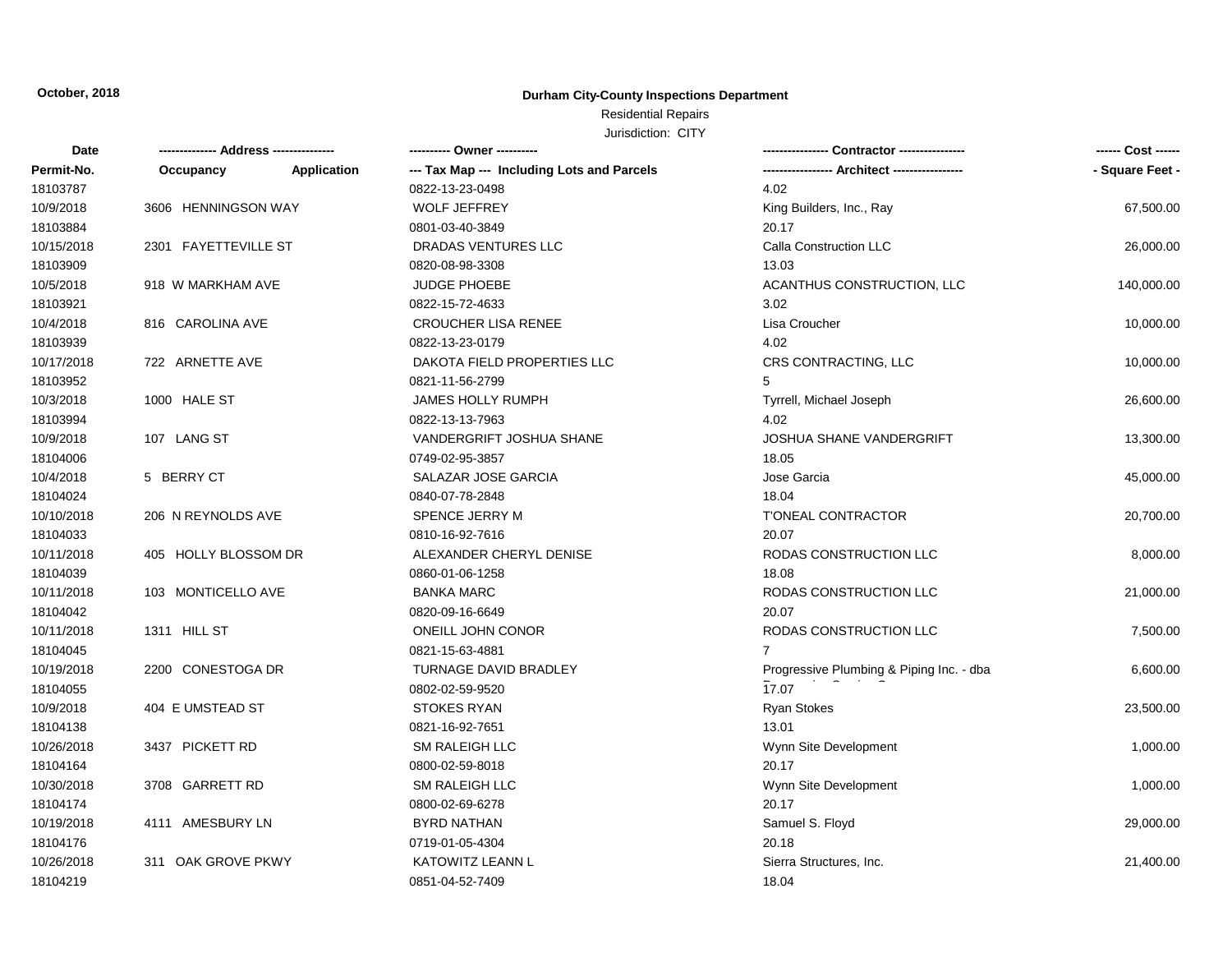### **Durham City-County Inspections Department**

# Residential Repairs

| Date       |                          |                                            |                                                 | ------ Cost ------ |
|------------|--------------------------|--------------------------------------------|-------------------------------------------------|--------------------|
| Permit-No. | Application<br>Occupancy | --- Tax Map --- Including Lots and Parcels |                                                 | - Square Feet -    |
| 10/1/2018  | 3205 DIXON RD            | LARA EDGAR ARNOLDO                         | McDaniel, Clement Leroy, Jr.                    | 58,000.00          |
| 18104244   |                          | 0810-16-74-7890                            | 20.15                                           |                    |
| 10/1/2018  | 5006 HERITAGE DR         | FARRELL WILLIAM                            | McDaniel, Clement Leroy, Jr.                    | 19,000.00          |
| 18104245   |                          | 0814-02-68-7247                            | 16.04                                           |                    |
| 10/5/2018  | 112 NUTTREE WAY          | <b>WILSON CHRISTOPHER A</b>                | Chris Wilson                                    | 4,500.00           |
| 18104250   |                          | 0729-03-00-5852                            | 20.11                                           |                    |
| 10/1/2018  | 1309 VIRGINIA AVE        | STUBBS CASSANDRA                           | Dreps Construction, LLC, Matt                   | 20,600.00          |
| 18104251   |                          | 0822-09-06-7005                            | 4.01                                            |                    |
| 10/1/2018  | 404 OLD FOX TRL          | RUSSELL KRISTEN JANE                       | THE DECK-XPERTS                                 | 5,500.00           |
| 18104267   |                          | 0719-04-60-4779                            | 20.11                                           |                    |
| 10/1/2018  | 220 HARGROVE ST          | DAVISON DONNA KAY                          | Quality One Contracting LLC                     | 1,000.00           |
| 18104280   |                          | 0832-17-00-3612                            | $\mathbf{2}^{\circ}$                            |                    |
| 10/11/2018 | 500 E GEER ST            | <b>CITY OF DURHAM</b>                      | Quality One Contracting LLC                     | 1,000.00           |
| 18104281   |                          | 0832-18-30-1028                            |                                                 |                    |
| 10/5/2018  | 2009 GUERNSDEL ST        | <b>CLAY NEIL A</b>                         | Triangle Renovations, Inc.                      | 14,600.00          |
| 18104282   |                          | 0813-04-61-8450                            | 17.05                                           |                    |
| 10/19/2018 | 3 RIVERLAND FARM CT      | <b>HEATHCOTE LAWRENCE JAMES</b>            | PBj CONSTRUCTION COMPANY, LLC.                  | 59,500.00          |
| 18104283   |                          | 0850-03-10-5543                            | 18.05                                           |                    |
| 10/18/2018 | 3200 LASSITER ST         | MADELINE JANE DECHANT LIVING               | SEARS HOME IMPROVEMENT PRODUCTS.                | 13,040.00          |
| 18104285   |                          | 0810-11-76-2285                            | 20.15                                           |                    |
| 10/4/2018  | 1521 CHAPEL HILL RD      | <b>BRIGHTER HORIZONS LLC</b>               | <b>CURTIS RIGGINS</b>                           | 1,000.00           |
| 18104299   |                          | 0821-10-36-2767                            | 5                                               |                    |
| 10/18/2018 | 4026 DOVER RD            | MALINZAK MICHAEL                           | FOX GENERAL CONTRACTING                         | 82,820.00          |
| 18104300   |                          | 0719-02-67-3602                            | 20.08                                           |                    |
| 10/18/2018 | 10 THOMPSONVILLE CT      | SIDHU LUKHWINDER                           | ROAR INVESTMENTS LLC., T/A ELEVATE              | 27,900.00          |
| 18104302   |                          | 0717-02-77-1520                            | 20.12                                           |                    |
| 10/22/2018 | 409 E TRINITY AVE        | 20183WY-55 LLC                             | Buildwright Limited, Inc.                       | 65,000.00          |
| 18104303   |                          | 0832-18-21-9337                            | $\overline{2}$                                  |                    |
| 10/5/2018  | 1021 RESTORATION DR      | EPCON ANDREWS CHAPEL LLC                   | Genesis Construction - T/A Durazzo Enterprises, | 4,565.00           |
| 18104305   |                          | 0769-04-54-9641                            | 19                                              |                    |
| 10/2/2018  | 1204 N MIAMI BLVD        | ZHANG NAXIN                                | <b>Advanced Structural Repair</b>               | 17,257.00          |
| 18104313   |                          | 0831-08-77-7713                            | 10.02                                           |                    |
| 10/2/2018  | 2309 CHARLES ST          | ABS REO TRUST III                          | ROSA GALVAN                                     | 14,400.00          |
| 18104315   |                          | 0820-10-25-9728                            | 20.09                                           |                    |
| 10/2/2018  | 1514 MORNING GLORY AVE   | CITYLINK REAL ESTATE SOLUTIONS             | CARY RECONSTRUCTION CO., LLC.                   | 11,650.00          |
| 18104317   |                          | 0831-14-44-5040                            | 11                                              |                    |
| 10/2/2018  | 1514 MORNING GLORY AVE   | CITYLINK REAL ESTATE SOLUTIONS             | CARY RECONSTRUCTION CO., LLC.                   | 11,600.00          |
|            |                          |                                            |                                                 |                    |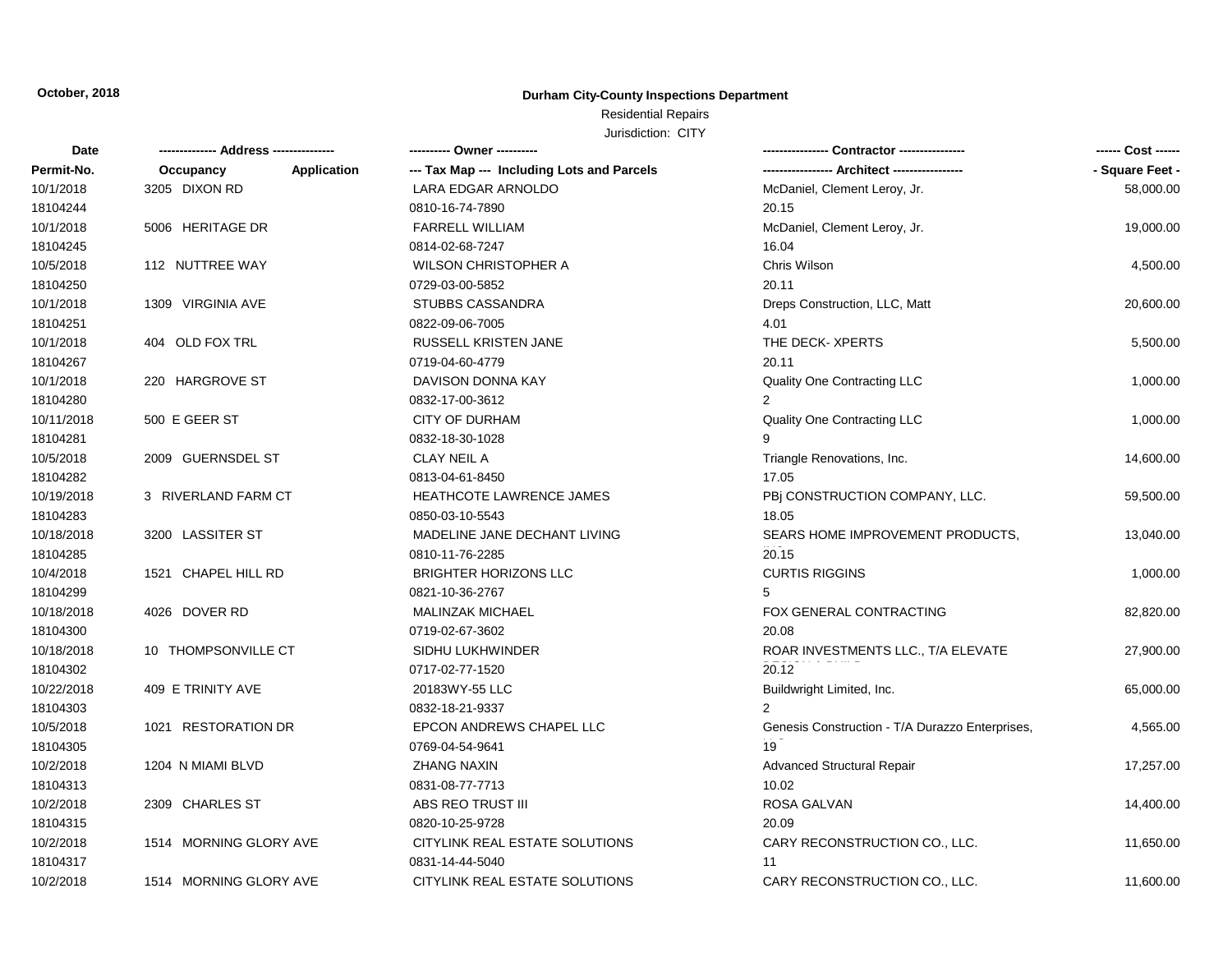### **Durham City-County Inspections Department**

### Residential Repairs

| Date       | -------------- Address --------------- |             | ---------- Owner ----------                |                                                 | ------ Cost ------ |
|------------|----------------------------------------|-------------|--------------------------------------------|-------------------------------------------------|--------------------|
| Permit-No. | Occupancy                              | Application | --- Tax Map --- Including Lots and Parcels | ----------------- Architect -----------------   | - Square Feet -    |
| 18104318   |                                        |             | 0831-14-44-5040                            | 11                                              |                    |
| 10/23/2018 | 2303 W KNOX ST                         |             | DORFMAN RODRIGO FIDEL                      | Rodrigo Dorfman                                 | 22,000.00          |
| 18104326   |                                        |             | 0822-13-13-9946                            | 4.02                                            |                    |
| 10/4/2018  | 3503 TONBRIDGE WAY                     |             | <b>CAUGHEY MELISSA</b>                     | Sierra Structures, Inc.                         | 9,550.00           |
| 18104331   |                                        |             | 0810-19-51-1823                            | 20.08                                           |                    |
| 10/4/2018  | 8 CHANTILLY PL                         |             | <b>GEOFFRION PETER</b>                     | Organic Carpentry LLC                           | 13,200.00          |
| 18104334   |                                        |             | 0821-18-40-9139                            | $\overline{7}$                                  |                    |
| 10/24/2018 | 2701 CHAPEL HILL RD                    |             | TROIS CHIENS PROPERTIES LLC                | <b>Tobias Walter</b>                            | 25,936.03          |
| 18104337   |                                        |             | 0811-20-90-0416                            | 6                                               |                    |
| 10/8/2018  | 500 WOODCROFT PKWY                     |             | KEENER RICHARD K                           | FS, LLC                                         | 3,800.00           |
| 18104339   |                                        |             | 0719-04-90-5629                            | 20.11                                           |                    |
| 10/24/2018 | 1504 FAYETTEVILLE ST                   |             | MAZE HILL LLC                              | <b>ISOLA, C. MICHAEL III</b>                    | 90,800.00          |
| 18104340   |                                        |             | 0821-20-91-5447                            | 13.01                                           |                    |
| 10/8/2018  | 2728 PRINCETON AVE                     |             | ANDERSON KARL B                            | <b>BULWARKS,LLC</b>                             | 9,291.00           |
| 18104342   |                                        |             | 0810-12-86-0227                            | 20.15                                           |                    |
| 10/16/2018 | 1115 SPRUCE ST                         |             | <b>GILDED HOMES LLC</b>                    | <b>BRIAN SCOTT RUSSO</b>                        | 93,000.00          |
| 18104350   |                                        |             | 0831-07-57-3991                            | 9                                               |                    |
| 10/5/2018  | 2606 ENGLEWOOD AVE                     |             | <b>CUPIDO CHRISTINE ALEDAH</b>             | <b>CHRISTINE CUPIDO</b>                         | 11,500.00          |
| 18104352   |                                        |             | 0812-16-94-1837                            | 4.01                                            |                    |
| 10/5/2018  | 1106 CAPSTONE DR                       |             | ABRAHAM KURIAN M                           | Paradise Home Builders - Anil Anupchand Dhulia, | 10,000.00          |
| 18104355   |                                        |             | 0717-04-82-8482                            | 20.12                                           |                    |
| 10/8/2018  | 2022 WILSON ST                         |             | <b>BROWN KENNETH R</b>                     | CQC Home - Custom Quality Carpentry LLC, T/A    | 54,073.00          |
| 18104357   |                                        |             | 0822-09-26-3185                            | 4.01                                            |                    |
| 10/8/2018  | 225 WOODRIDGE DR                       |             | <b>DILDA SEAN</b>                          | <b>Cornerstone Foundation Repair</b>            | 6,800.00           |
| 18104360   |                                        |             | 0820-05-08-9525                            | 6                                               |                    |
| 10/8/2018  | 5008 BARBEE RD                         |             | <b>WEBB PRESTON JR</b>                     | Katz Construction, LLC                          | 80,600.00          |
| 18104363   |                                        |             | 0729-04-64-6048                            | 20.10                                           |                    |
| 10/5/2018  | 1129 LIPPINCOTT RD                     |             | <b>TUCKER WALTER LLOYD</b>                 | Porch Conversion LLC                            | 15,000.00          |
| 18104365   |                                        |             | 0749-01-29-5298                            | 18.09                                           |                    |
| 10/12/2018 | 102 CASWELL RIDGE LN                   |             | COLANGELO JOHN                             | KENNETH H. PHILLIPS                             | 4,800.00           |
| 18104366   |                                        |             | 0769-03-24-3236                            | 19                                              |                    |
| 10/22/2018 | 932 BLUESTONE RD                       |             | <b>JACKSON CYNTHIA RIMMER</b>              | Robert Lee Gardner                              | 50,000.00          |
| 18104369   |                                        |             | 0728-02-78-8525                            | 20.14                                           |                    |
| 10/10/2018 | 3114 BUCKINGHAM RD                     |             | <b>WILLIAMS ADAM RICHARD</b>               | <b>Brad Dehring</b>                             | 6,000.00           |
| 18104370   |                                        |             | 0810-19-51-9301                            | 20.07                                           |                    |
| 10/24/2018 | 2101 CHAPEL HILL RD                    |             | <b>DUPRE KIM M</b>                         | HOWELL, JOHN E.                                 | 75,000.00          |
| 18104371   |                                        |             | 0821-13-13-2708                            | 6                                               |                    |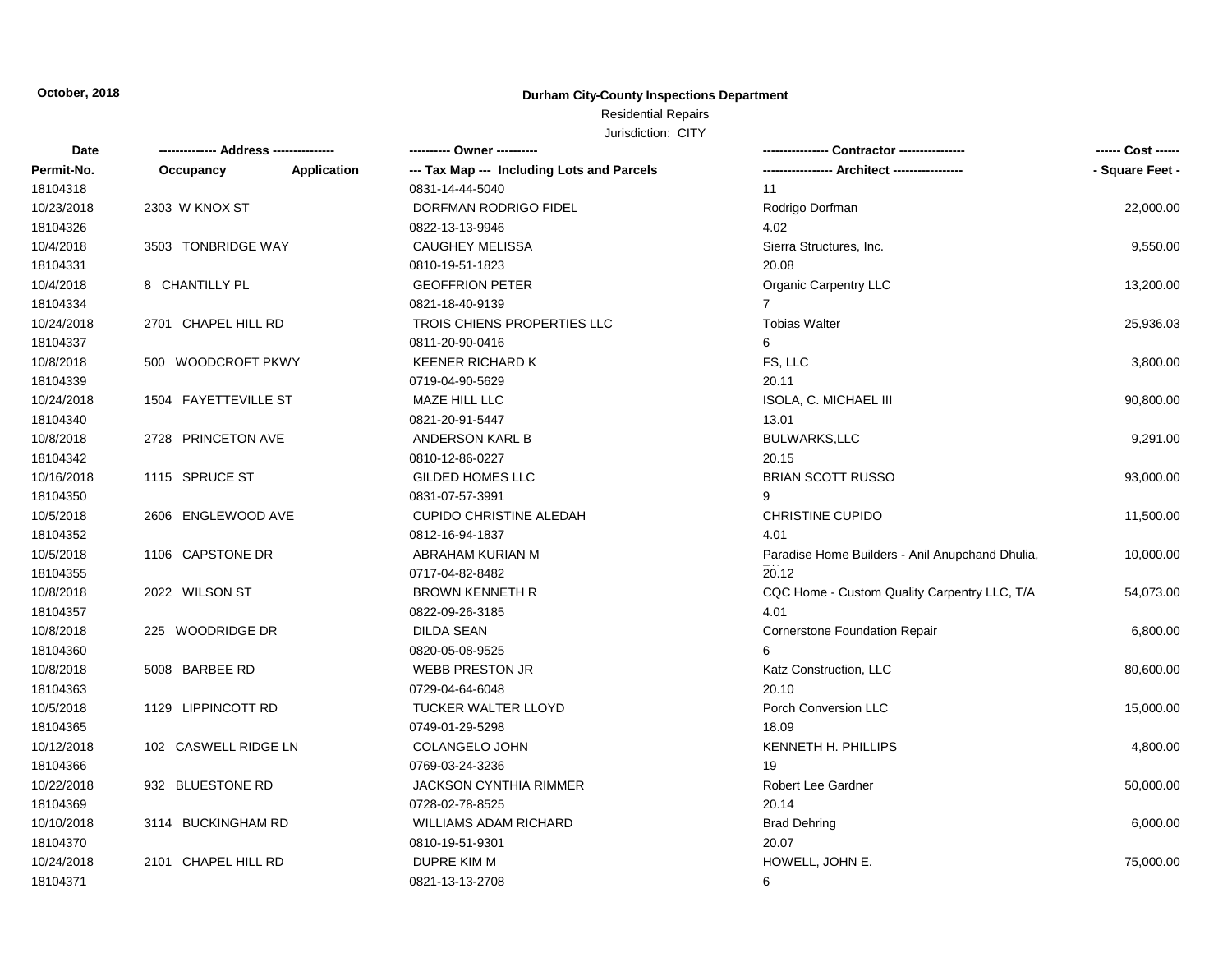### **Durham City-County Inspections Department**

# Residential Repairs

| Date       | -------------- Address --------------- | ---------- Owner ----------                                      |                                                  | ------ Cost ------ |
|------------|----------------------------------------|------------------------------------------------------------------|--------------------------------------------------|--------------------|
| Permit-No. | Occupancy                              | <b>Application</b><br>--- Tax Map --- Including Lots and Parcels |                                                  | - Square Feet -    |
| 10/11/2018 | 12 STALEY PL                           | <b>STONE SIDNEY W</b>                                            | Stone, Sidney Walker                             | 15,570.00          |
| 18104378   |                                        | 0813-20-70-7960                                                  | 17.05                                            |                    |
| 10/11/2018 | 113 W SEEMAN ST                        | CARRENO CAROL E                                                  | Bull City Custom Builders - Brian McCarthy, LLC, | 150,000.00         |
| 18104379   |                                        | 0832-17-11-0125                                                  | $2^{\circ}$                                      |                    |
| 10/12/2018 | 923 URBAN AVE                          | MORSE JESSICA ELIZABETH                                          | Project 9 Designs L.L.C.                         | 16,300.00          |
| 18104391   |                                        | 0822-19-71-3956                                                  | 3.02                                             |                    |
| 10/5/2018  | 426 EUGENE ST                          | PARKER PAUL                                                      | ANDRE ALLEN                                      | 1,000.00           |
| 18104392   |                                        | 0831-18-21-8878                                                  | 14                                               |                    |
| 10/30/2018 | 207 EDWARD ST                          | PIER & CURTAIN HOME                                              | Gregory Allen J                                  | 182,000.00         |
| 18104393   |                                        | 0832-17-10-9610                                                  | $\overline{2}$                                   |                    |
| 10/16/2018 | 2623 OWEN ST                           | <b>GREEN GEORGE T</b>                                            | Father and Son Renovation and Maintenance        | 28,000.00          |
| 18104394   |                                        | 0831-20-81-5969                                                  | 10.01                                            |                    |
| 10/26/2018 | 403 GRAY AVE                           | RUSSELL KATHIE L TRUSTEE                                         | JOHNNY L. GRIFFITH, T/A JOHLCO                   | 71,500.00          |
| 18104395   |                                        | 0831-05-28-1712                                                  |                                                  |                    |
| 10/16/2018 | 2607 CASCADILLA ST                     | <b>BRAUN PATRICK D</b>                                           | MAY, G.W., ELECTRIC CO.                          | 18,000.00          |
| 18104396   |                                        | 0832-06-37-5676                                                  | 1.01                                             |                    |
| 10/16/2018 | 705 PARKRIDGE RD                       | KASHDAN SHOSHANNA L                                              | McManaman Properties, LLC                        | 20,000.00          |
| 18104403   |                                        | 0718-02-68-1705                                                  | 20.11                                            |                    |
| 10/22/2018 | 2329 GLENDALE AVE                      | ROGERS MICHAEL SHANE                                             | <b>SPACE BUILDERS</b>                            | 9,193.00           |
| 18104411   |                                        | 0832-09-06-1720                                                  | 1.02                                             |                    |
| 10/16/2018 | 5 KIMBERLY DR                          | BORDEN F KENNON JR                                               | Kennon Borden                                    | 1,100.00           |
| 18104424   |                                        | 0719-01-26-6662                                                  | 20.08                                            |                    |
| 10/23/2018 | 3521 COURTLAND DR                      | GOLDELCO LLC                                                     | Goldelco, LLC                                    | 25,000.00          |
| 18104426   |                                        | 0820-17-00-1359                                                  | 20.07                                            |                    |
| 10/16/2018 | 102 SAILFISH CT                        | <b>EARLY CHARLES FREDERICK</b>                                   | Patio Enclosures, Inc. of Raleigh - Carolina     | 32,642.00          |
| 18104429   |                                        | 0769-01-06-9755                                                  | 19                                               |                    |
| 10/16/2018 | 3211 COLE MILL RD                      | DANES LAURA FRIZZELL                                             | <b>Cornerstone Foundation Repair</b>             | 6,000.00           |
| 18104430   |                                        | 0803-02-95-5367                                                  | 17.07                                            |                    |
| 10/23/2018 | 2614 STUART DR                         | <b>BYKER PATRICK L</b>                                           | BUILDSENSE, INC.                                 | 320,894.00         |
| 18104436   |                                        | 0820-05-28-3739                                                  | $\overline{7}$                                   |                    |
| 10/23/2018 | 109 E MAYNARD AVE                      | MITCHELL JACK H                                                  | <b>Jack Mitchell</b>                             | 28,000.00          |
| 18104437   |                                        | 0832-05-18-9629                                                  | 1.01                                             |                    |
| 10/17/2018 | 2821 WADE RD                           | KUHN MARK A                                                      | INDOOR ENVIRONMENTAL SYSTEMS                     | 6,575.00           |
| 18104440   |                                        | 0811-18-41-5243                                                  | 20.17                                            |                    |
| 10/17/2018 | 711 HOLLOWAY ST                        | STUDIO 659 VENTURES LLC                                          | WOODY TEAGUE, INC                                | 65,000.00          |
| 18104441   |                                        | 0831-10-37-0123                                                  | 11                                               |                    |
| 10/17/2018 | 6 DARIAN WAY                           | MANHARD JOHN L                                                   | FS, LLC                                          | 3,800.00           |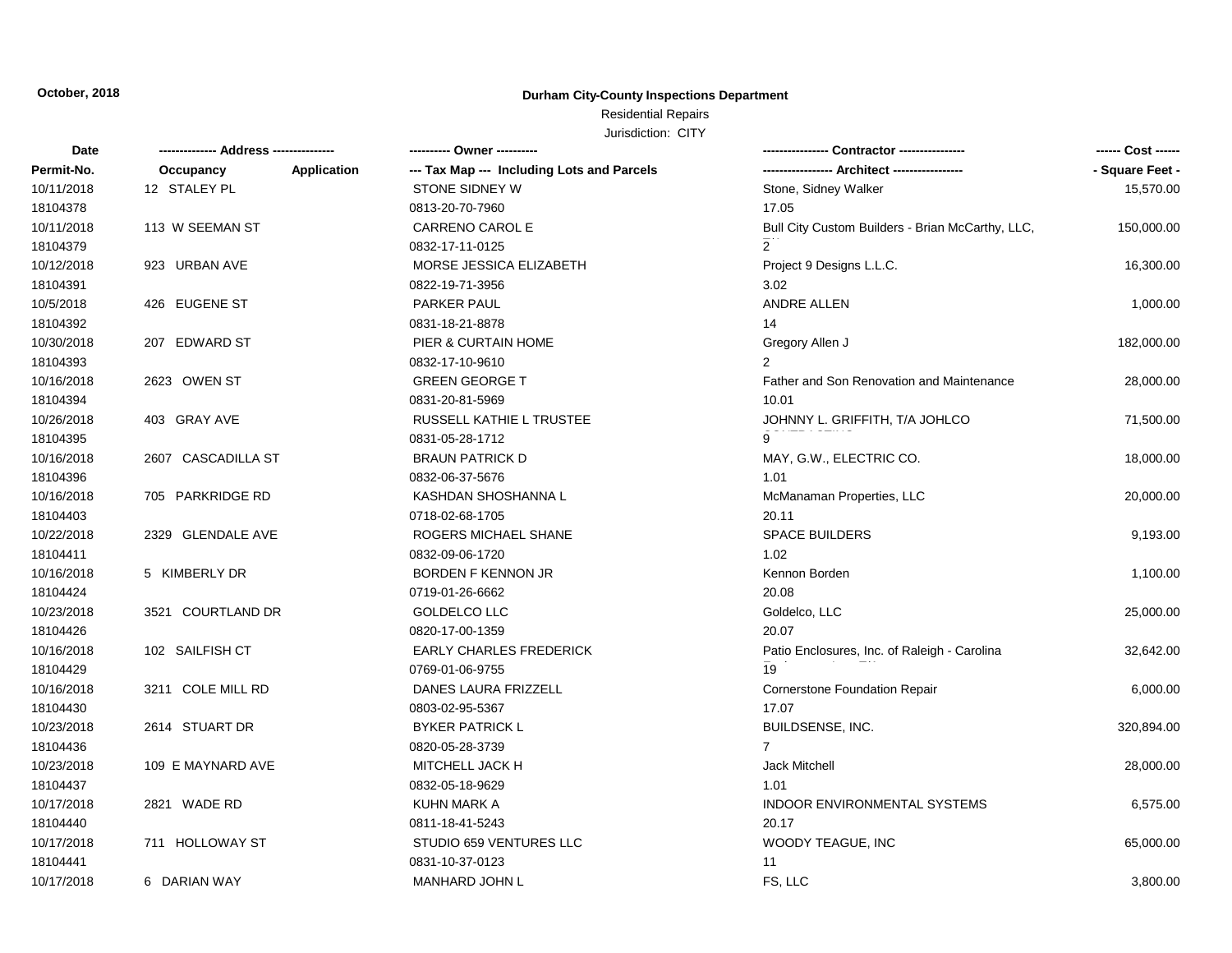### **Durham City-County Inspections Department**

# Residential Repairs

| Date       |                          |                    |                                            |                                          | ------ Cost ------ |
|------------|--------------------------|--------------------|--------------------------------------------|------------------------------------------|--------------------|
| Permit-No. | Occupancy                | <b>Application</b> | --- Tax Map --- Including Lots and Parcels | -- Architect ----------------            | - Square Feet -    |
| 18104450   |                          |                    | 0729-03-03-2359                            | 20.11                                    |                    |
| 10/18/2018 | 1021 DACIAN AVE          |                    | HAWN JONATHAN JOSHUA                       | Josh Hawn                                | 94,000.00          |
| 18104456   |                          |                    | 0822-19-61-5690                            | 3.02                                     |                    |
| 10/31/2018 | 1506 ECHO RD             |                    | HART WILLIAM D                             | Cabinet Craftsmen Specialties Inc        | 24,500.00          |
| 18104459   |                          |                    | 0821-23-41-8665                            | 6                                        |                    |
| 10/22/2018 | 3602 STONEGATE DR        |                    | <b>TYRE WILLIAM H</b>                      | Freys Building & Remodeling Company      | 23,990.00          |
| 18104460   |                          |                    | 0801-03-43-7038                            | 20.17                                    |                    |
| 10/22/2018 | 712 S BUCHANAN BLVD      |                    | <b>WASHINGTON SANDEE</b>                   | Mark Hefner                              | 4,000.00           |
| 18104462   |                          |                    | 0821-11-56-0937                            | 5                                        |                    |
| 10/17/2018 | 113 E UMSTEAD ST         |                    | <b>WILSON WARREN</b>                       | <b>MIC Construction</b>                  | 1,000.00           |
| 18104463   |                          |                    | 0821-16-82-4771                            | 12.01                                    |                    |
| 10/24/2018 | 102 W EDGEWOOD DR        |                    | JEWELL UTE R                               | WILLOWS CREEK CONSTRUCTION AARON         | 6,000.00           |
| 18104473   |                          |                    | 0832-05-19-5036                            | 1.02                                     |                    |
| 10/15/2018 | 1401 ACADIA ST           |                    | DONIN CAROL J                              | J.E. Gillis Renovation Contractors       | 3,000.00           |
| 18104477   |                          |                    | 0832-13-12-1676                            | 2                                        |                    |
| 10/25/2018 | 2565 BITTERSWEET DR      |                    | ASHBY VALERIE SHEARES                      | FS, LLC                                  | 2,200.00           |
| 18104478   |                          |                    | 0813-02-67-6830                            | 17.07                                    |                    |
| 10/19/2018 | 19 ELM TREE CT           |                    | <b>COLE ERIC THOMAS</b>                    | Salwen Barry                             | 7,500.00           |
| 18104479   |                          |                    | 0739-02-59-8263                            | 20.14                                    |                    |
| 10/19/2018 | 611 E MARKHAM AVE        |                    | DUKELOW BONNIE ANN                         | <b>DANIEL RIOS</b>                       | 1,000.00           |
| 18104483   |                          |                    | 0832-18-32-5271                            | $\overline{2}$                           |                    |
| 10/24/2018 | 1109 MAGIC HOLLOW RD     |                    | ALFORD KELLY THOMAS                        | Sierra Structures, Inc.                  | 10,892.00          |
| 18104484   |                          |                    | 0717-04-71-8881                            | 20.12                                    |                    |
| 10/24/2018 | 1005 WATTS ST            |                    | <b>BUELL SAMUEL W</b>                      | Taylor Brothers Construction, LLC        | 44,214.00          |
| 18104485   |                          |                    | 0822-15-62-1790                            | 3.01                                     |                    |
| 10/25/2018 | 8 CANARY CT              |                    | <b>COLLINS MARY ANN</b>                    | Progressive Plumbing & Piping Inc. - dba | 9,175.00           |
| 18104500   |                          |                    | 0729-01-07-8454                            | 20.11                                    |                    |
| 10/25/2018 | 207 WINTERBERRY RIDGE DR |                    | <b>JUNKINS ROBERT DAVID</b>                | Progressive Plumbing & Piping Inc. - dba | 11,177.00          |
| 18104501   |                          |                    | 0718-02-69-0759                            | 20.11                                    |                    |
| 10/25/2018 | 3479 HOPE VALLEY RD      |                    | <b>TEDROW MARY</b>                         | Progressive Plumbing & Piping Inc. - dba | 6,809.00           |
| 18104502   |                          |                    | 0810-20-81-9804                            | 20.07                                    |                    |
| 10/17/2018 | 3406 COLE MILL RD        |                    | KPM PROPERTY INVESTMENT GROUP              | PEGASUS LAND CO., LLC                    | 2,000.00           |
| 18104503   |                          |                    | 0803-02-96-1269                            | 17.07                                    |                    |
| 10/23/2018 | 2204 SPRUNT AVE          |                    | FRANZOSA JILL ANNE                         | PARKER, DAVID R.                         | 412,000.00         |
| 18104504   |                          |                    | 0822-09-16-0815                            | 4.01                                     |                    |
| 10/25/2018 | 111 WINTERBERRY RIDGE DR |                    | TEDESCHI AMIE LYNN LIVING                  | <b>GARUDA CUSTOM DECKS</b>               | 19,800.00          |
| 18104510   |                          |                    | 0719-04-60-0486                            | 20.11                                    |                    |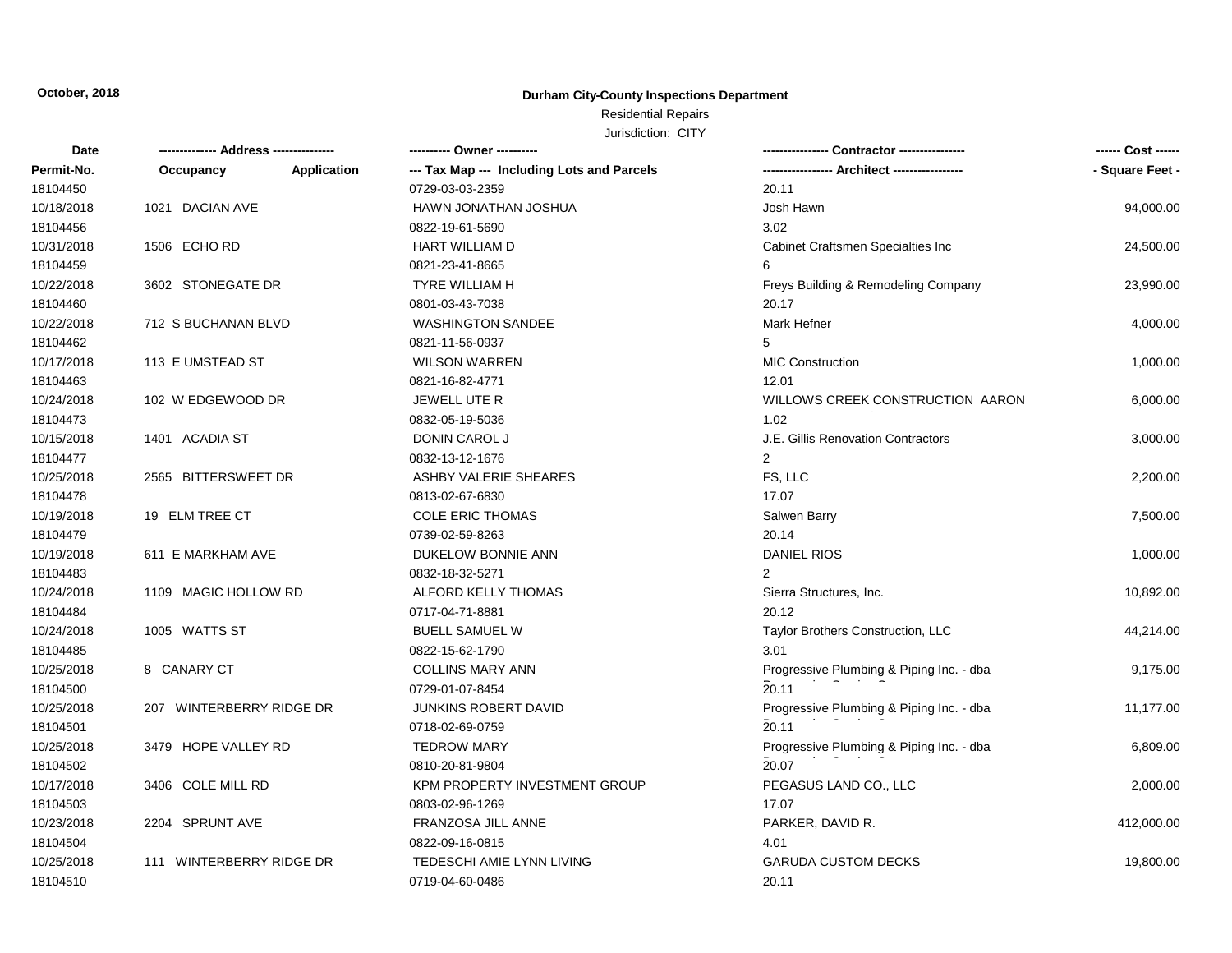### **Durham City-County Inspections Department**

# Residential Repairs

| Date       |                     | ---------- Owner ----------                               |                                          | ------ Cost ------ |
|------------|---------------------|-----------------------------------------------------------|------------------------------------------|--------------------|
| Permit-No. | Occupancy           | --- Tax Map --- Including Lots and Parcels<br>Application |                                          | - Square Feet -    |
| 10/25/2018 | 3704 ALBRITTON DR   | SHEPARD ANDREW N                                          | <b>GARUDA CUSTOM DECKS</b>               | 5,400.00           |
| 18104511   |                     | 0801-03-42-3433                                           | 20.17                                    |                    |
| 10/23/2018 | 105 E ENTERPRISE ST | <b>TOMPKINS JEFF</b>                                      | Thayer Homes, Inc.                       | 1,000.00           |
| 18104512   |                     | 0821-16-83-2084                                           | 12.01                                    |                    |
| 10/24/2018 | 706 N QUEEN ST      | SWARD WILLAM M                                            | <b>William Sward</b>                     | 825.00             |
| 18104513   |                     | 0831-05-18-5230                                           | 11                                       |                    |
| 10/25/2018 | 3008 MONTGOMERY ST  | RAMANI ASHWIN TRUSTEE                                     | Mongoven Building Company                | 22,000.00          |
| 18104515   |                     | 0811-19-50-7418                                           | 20.17                                    |                    |
| 10/25/2018 | 105 E ELLERBEE ST   | <b>CLAYTON WILLIAM H</b>                                  | <b>AMY KISER</b>                         | 29,200.00          |
| 18104529   |                     | 0832-09-16-9829                                           | 1.01                                     |                    |
| 10/26/2018 | 19 FOREST CREEK DR  | KARST AMANDA ADRIENNE                                     | Wood, Danny O.                           | 33,354.00          |
| 18104530   |                     | 0729-04-60-0145                                           | 20.14                                    |                    |
| 10/26/2018 | 2015 UMSTEAD RD     | PARKER ARNOLD W                                           | <b>Arnold Parker</b>                     | 30,500.00          |
| 18104531   |                     | 0814-01-46-6722                                           | 16.04                                    |                    |
| 10/24/2018 | 2028 PERSHING ST    | <b>GOLDBERG PETER L</b>                                   | <b>CROWN CONSTRUCTION LLC</b>            | 40,000.00          |
| 18104533   |                     | 0822-09-26-2418                                           | 4.01                                     |                    |
| 10/25/2018 | 322 GRAY AVE        | SPARK JOY LLC                                             | Mangrum Building, LLC                    | 1,000.00           |
| 18104534   |                     | 0831-05-18-8567                                           |                                          |                    |
| 10/24/2018 | 4132 HOPE VALLEY RD | <b>NIPP KELLY</b>                                         | <b>Cornerstone Foundation Repair</b>     | 6,200.00           |
| 18104535   |                     | 0719-03-44-3581                                           | 20.08                                    |                    |
| 10/23/2018 | 6006 CORONADO LN    | VARGO DIANNE S                                            | JOHN ELEK                                | 4,235.00           |
| 18104543   |                     | 0729-04-51-4480                                           | 20.12                                    |                    |
| 10/23/2018 | 2 SPRINGHOUSE PL    | OGLE JENNIFER TRUSTEE                                     | <b>GRACE DEVELOPERS INC.</b>             | 50,000.00          |
| 18104546   |                     | 0813-02-68-8603                                           | 17.07                                    |                    |
| 10/25/2018 | 1206 ARECA WAY      | <b>FANELLI JOSEPH R</b>                                   | SOUTHERN EXPOSURE SUNROOMS               | 18,380.00          |
| 18104557   |                     | 0769-03-42-6168                                           | 19                                       |                    |
| 10/25/2018 | 304 E GEER ST       | MATTINGLY JONATHAN                                        | <b>GARRETT BUILDERS LLC</b>              | 100,000.00         |
| 18104558   |                     | 0831-05-29-0969                                           | 9                                        |                    |
| 10/24/2018 | 27 COPPER HILL CT   | <b>HIGGINS MARLON</b>                                     | PLYMAX ROOFING, LLC.                     | 15,000.00          |
| 18104561   |                     | 0719-04-70-3525                                           | 20.11                                    |                    |
| 10/29/2018 | 712 SOUTHSHORE PKWY | PRICE HENRY L                                             | Progressive Plumbing & Piping Inc. - dba | 7,686.00           |
| 18104587   |                     | 0850-01-48-1634                                           | 18.05                                    |                    |
| 10/29/2018 | 7 SAMEER CT         | PARKER EARLINE L                                          | Progressive Plumbing & Piping Inc. - dba | 7,722.00           |
| 18104588   |                     | 0759-03-30-2675                                           | 20.14                                    |                    |
| 10/29/2018 | 1719 SHAWNEE ST     | <b>BASS W N JR</b>                                        | Turnlight Partners Ltd.                  | 4,795.00           |
| 18104590   |                     | 0832-14-33-3136                                           | $\overline{2}$                           |                    |
| 10/29/2018 | 11 KANDES CT        | DAVIS CHARLES W                                           | FOX GENERAL CONTRACTING                  | 102,598.00         |